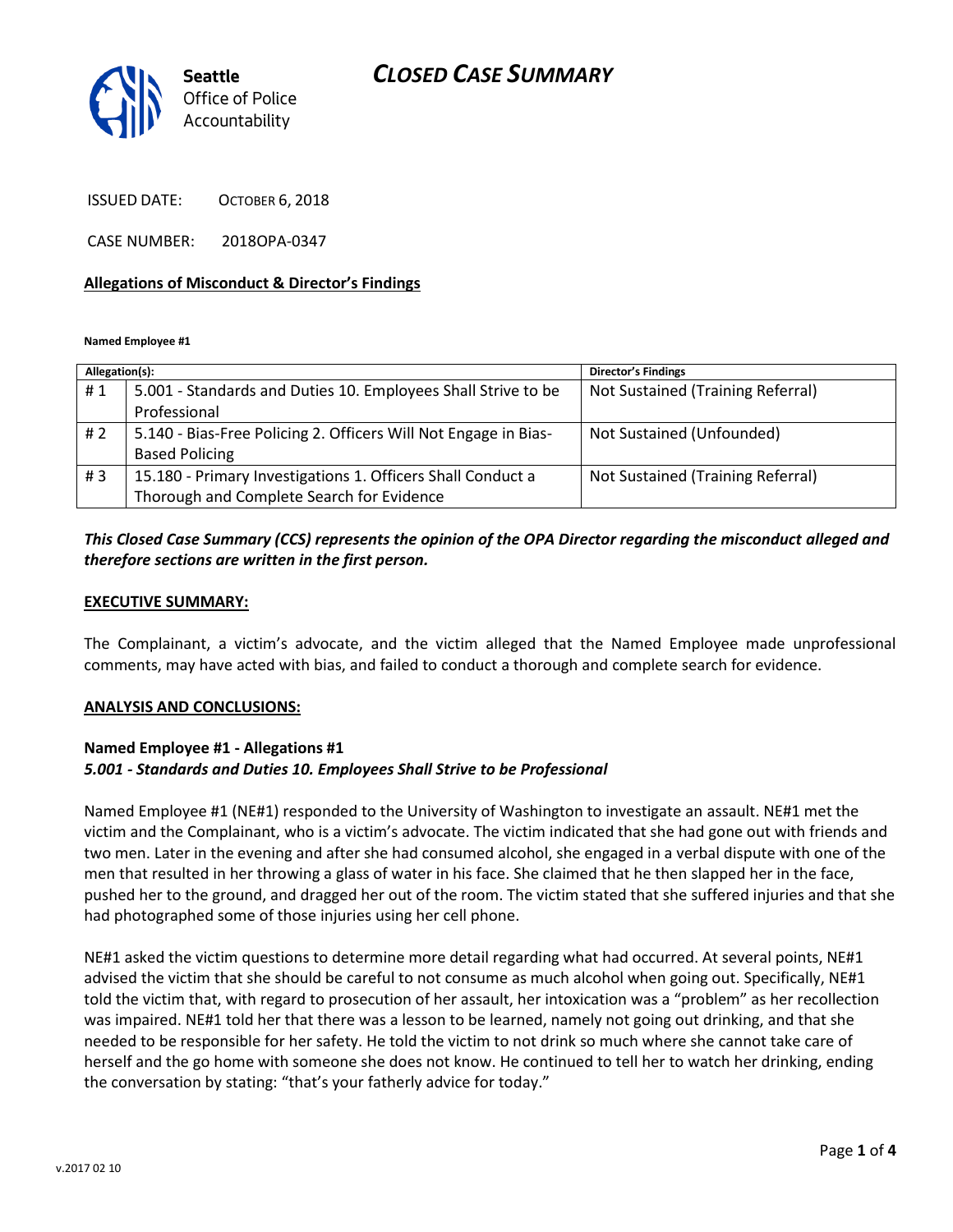

OPA CASE NUMBER: 2018OPA-0347

Both the Complainant and the victim told OPA that they believed NE#1's statements to be inappropriate, unprofessional, and to constitute "victim blaming." NE#1 stated that he offered his comments in good faith and in an attempt to provide the victim with advice. He denied that he was "victim blaming" and noted that he listed the victim as such on the General Offense Report. He told OPA that he did believe that the victim was at least somewhat at fault as well in this incident.

SPD Policy 5.001-POL-9 requires that SPD employees "strive to be professional at all times." The policy further instructs that "employees may not engage in behavior that undermines public trust in the Department, the officer, or other officers." (SPD Policy 5.001-POL-9.) The policy further states the following: "Any time employees represent the Department or identify themselves as police officers or Department employees, they will not use profanity directed as an insult or any language that is derogatory, contemptuous, or disrespectful toward any person." (*Id*.) Lastly, the policy instructs Department employees to "avoid unnecessary escalation of events even if those events do not end in reportable uses of force." (*Id*.)

While I have no doubt that NE#1 meant well when he offered his "advice" to the victim, I find that it was tone-deaf and ill-considered. Notably, not only did the victim view these comments as critical, unhelpful, and as constituting "victim blaming," the Complainant, who was an experienced victim advocate who often worked with law enforcement, did as well. NE#1 should have considered that the victim, who had just been slapped, knocked to the ground, and dragged across the floor, wanted sympathy, reassurance, and investigatory action from NE#1, not counseling on her consumption of alcohol and her going home with people she did not know.

Even though I believe that NE#1's comments were not appropriate under the circumstances, I do not believe that this rises to the level of a violation of the Department's professionalism policy. In reaching this decision, I rely heavily on my belief that NE#1 did not mean to be insulting or dismissive. I also counsel him to learn from this situation, to consider how poorly received his comments were, and to avoid engaging in the same behavior in the future.

 **Training Referral**: NE#1 should be retrained as to the Department's professionalism policy. His chain of command should remind him of their expectations of his conduct when he is interacting with victims. NE#1 should be counseled concerning his comments to the victim in this case and how both she and the Complainant perceived those comments as insulting, dismissive, and as constituting "victim blaming." NE#1's chain of command should go over some alternative approaches that he could have used in this scenario and encourage him not engage in such conduct in the future. Lastly, NE#1's chain of command should contact the Complainant and the victim and inform them of what steps they took to address this case and how they have ensured that similar situations will be avoided in the future. This retraining and associated counseling should be documented and this documentation should be maintained in an appropriate database.

Recommended Finding: **Not Sustained (Training Referral)**

**Seattle**

*Office of Police Accountability*

# **Named Employee #1 - Allegation #2** *5.140 - Bias-Free Policing 2. Officers Will Not Engage in Bias-Based Policing*

SPD policy prohibits biased policing, which it defines as "the different treatment of any person by officers motivated by any characteristic of protected classes under state, federal, and local laws as well other discernible personal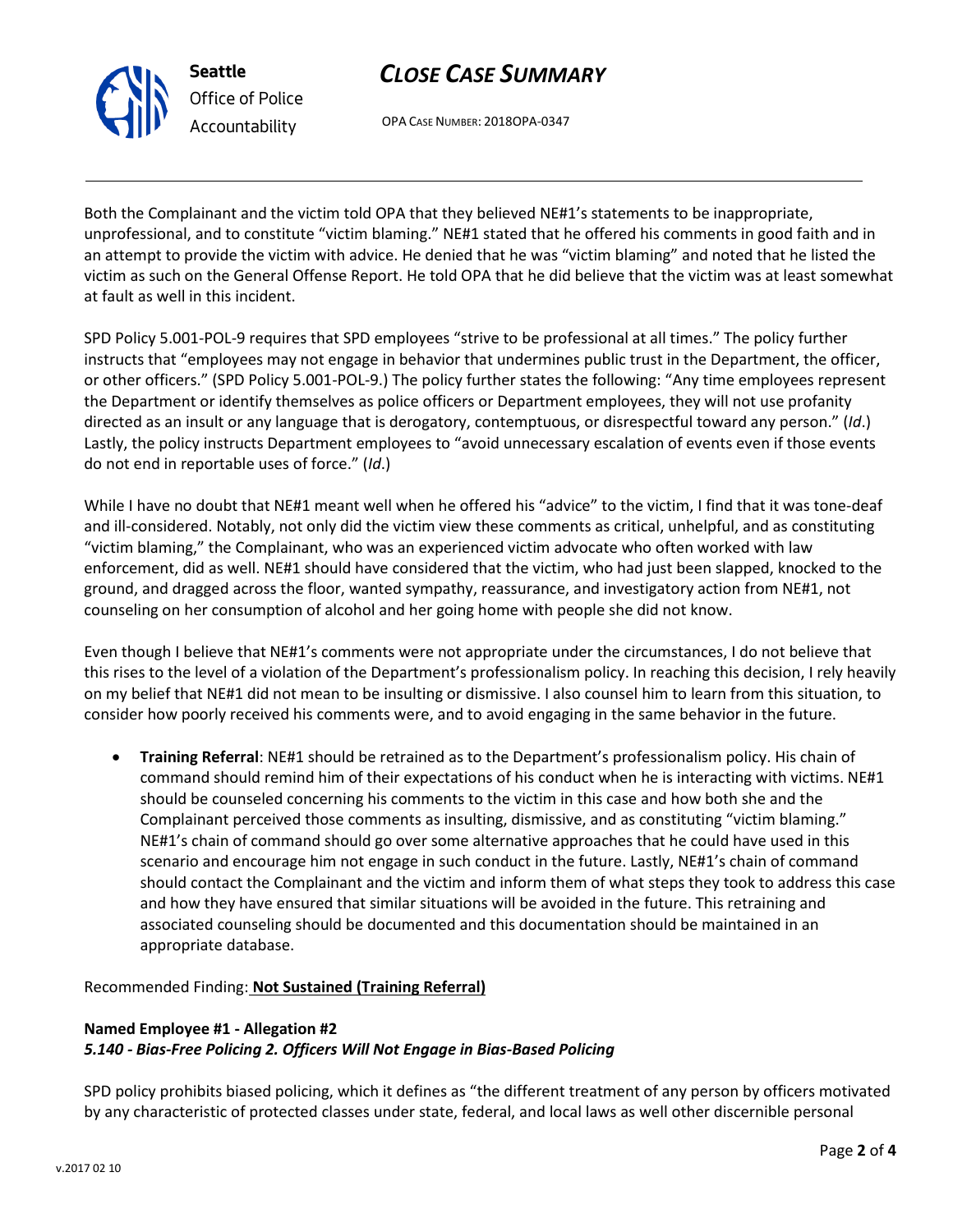

# *CLOSE CASE SUMMARY*

OPA CASE NUMBER: 2018OPA-0347

characteristics of an individual." (SPD Policy 5.140.) This includes different treatment based on the race of the subject. (*See id*.)

Both the victim and the Complainant asserted that NE#1 may have engaged in biased policing. The victim alleged that NE#1 was biased because he "dismissed" her claim that she had been assaulted. The Complainant alleged that NE#1 did not take photos of the Complainant's injuries because her skin was too dark and the injuries would not show up. The Complainant believed that NE#1's statements in this regard were "racially charged."

With regard to the victim's allegation, while I find that NE#1 certainly could have been more empathetic and that his statements to the victim were largely inadvisable, I do not believe that he engaged in biased policing. From my review of the record, including the BWV and NE#1's OPA interview, I conclude that he formed his opinion of the likelihood that the victim's case would be prosecuted based on his experience and evaluation of the evidence. Moreover, even if NE#1 could have been more tactful during his interaction with the victim, he did generate a General Offense Report that was passed on to a follow-up unit and this case was later referred to the City Attorney's Office to evaluate filing charges and prosecution. The City Attorney's Office ultimately made the decision not to move forward.

With regard to the Complainant's allegations, the BWV indicates that NE#1 did not actually refuse to take photos. As he explained, he did not have a camera and could not do so. He told OPA that it had nothing to do with the color of the victim's skin and, had he had a camera, he would have documented her injuries. The BWV further indicated that, when NE#1 referenced the victim's skin tone, he did so in the context of providing her advice on how to later document her injuries. While again inartful and while interpreted negatively by both the victim and the Complainant, I do not believe that this constituted biased policing.

Ultimately, the evidence is insufficient to establish that NE#1 treated the victim disparately or in a discriminatory fashion due to her race or her membership in a protected class. As such, I recommend that this allegation be Not Sustained – Unfounded.

# Recommended Finding: **Not Sustained (Unfounded)**

### **Named Employee #1 - Allegation #3** *15.180 - Primary Investigations 1. Officers Shall Conduct a Thorough and Complete Search for Evidence*

SPD Policy 15.180-POL-1 concerns primary investigations and directs officers to conduct a thorough and complete search for evidence. Where there is available evidence, officers must collect the evidence unless doing so would be impractical. In such cases, officers are required to photograph the evidence.

During his conversation with the victim, NE#1 became aware that she had pictures of her injuries saved on her cell phone. He did not, however, collect that evidence.

NE#1 explained to OPA that he was not going to take her cell phone into evidence. When OPA asked him why he did not have the victim text the photos to him, NE#1 stated that he did not believe that it was appropriate to give her his personal cell phone number and that he did not have a work cell phone.